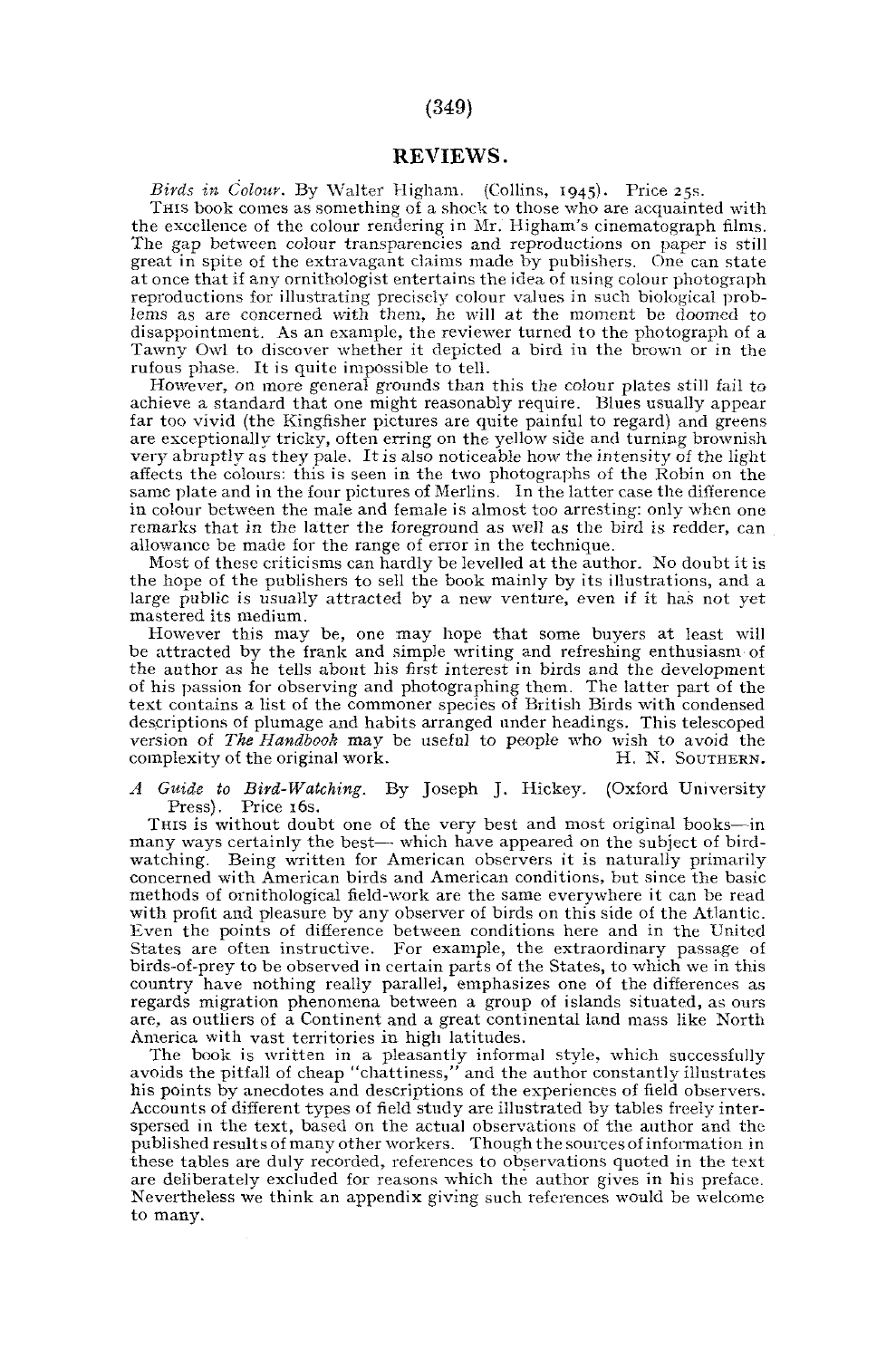The opening chapters on identification, equipment, note-taking and so forth are mainly for beginners. The others, to quote the author's own words, "deal with bird study in progressively increasing detail and with a continuous development of ideas." Migration and homing experiments, ecological and distributional studies, census work, life-history and other studies on particular species are all covered, and an appendix gives a remarkably comprehensive list of questions meriting attention in life-history studies, which should be very suggestive and helpful to less experienced observers. Other useful appendices provide an annotated list of bird books dealing with field subjects and a list of bird clubs in Canada and the U.S.A. An original feature is a section on bird tracks.

We have very few specific criticisms of this excellent book. It might, however, be noted that the implication that "abmigrating" ducks are always<br>males (p. 34) is mistaken, and the statement that the experiments of Lack and Lockley (of whom only the latter is mentioned) on the homing of Manx Shearwaters transported to the Continent *proved* that the birds "could return to their Weish island *on a straight line*" (italics ours) is hardly a sound presentation of the case, though the results of the releases in Switzerland may fairly be said to favour this conclusion.

If we have a more general criticism it is that as regards certain fields of enquiry the author seems at times almost *over*-optimistic as to what can be achieved by comparatively untrained amateur observers, with or without the general direction of bird clubs and similar bodies, great though the possibilities undoubtedly are. Experience in this country in recent years has shown both the potentialities and the weaknesses of such work. But few things could be more effective than Mr. Hickey's book itself in assisting such amateurs to graduate from the level of untrained and rather superficial observation to something more original and constructive. It is eminently practical in its treatment and few bird-watchers in any country could read it without being made aware of new problems and new angles of approach to old ones or without benefiting from its suggestions and advice. It deserves the widest circulation amongst field ornithologists, not only in America but outside.

*How to Study Birds.* By Stuart Smith. (Collins, 1945). Price 8s. 6d. net.

DR. STUART Smith's book deals broadly speaking with much the same subject as Mr. Hickey's, but the approach is quite different, and it is in some ways interesting to compare the two. While the American book is expressly a practical "guide to bird-watching," Dr. Smith's method is to give the reader a general picture of the results of modern biological studies of birds, and so to arouse interest in profitable lines of enquiry rather than to provide detailed guidance as to methods. The result is a stimulating and interesting book, which we can commend to amateur bird watchers, though it also lays itself open to some criticism in certain respects.

The need to avoid overburdening a popular text with bibliographical references is met by the method adopted by Lack in *The Life of the Robin* of giving in an appendix references under page numbers to the papers or other publications on which statements are based. Even names are avoided in the text, and indeed the treatment is so resolutely impersonal that even the experimental study of the stimulus to migration is mentioned without Rowan and territory without Howard, who figures merely as "one famous ornithologist," while Mrs. Nice, in connexion with her famous Song-Sparrow studies, is only permitted a similarly anonymous appearance as "an American worker." We feel this is applying a sound general principle too rigidly and that some reference by name to well-known workers associated with progress in particular fields enhances the vitality and general appeal of a popular account of scientific data ; but this is no doubt to some extent a matter of individual taste.

As regards the actual presentation, the course adopted in Part I is to take the reader through a bird's year, discussing migration, territory, courtship, nesting, the rearing of young, winter behaviour and so on in the light of modern biological knowledge and concepts. The second part deals with a few selected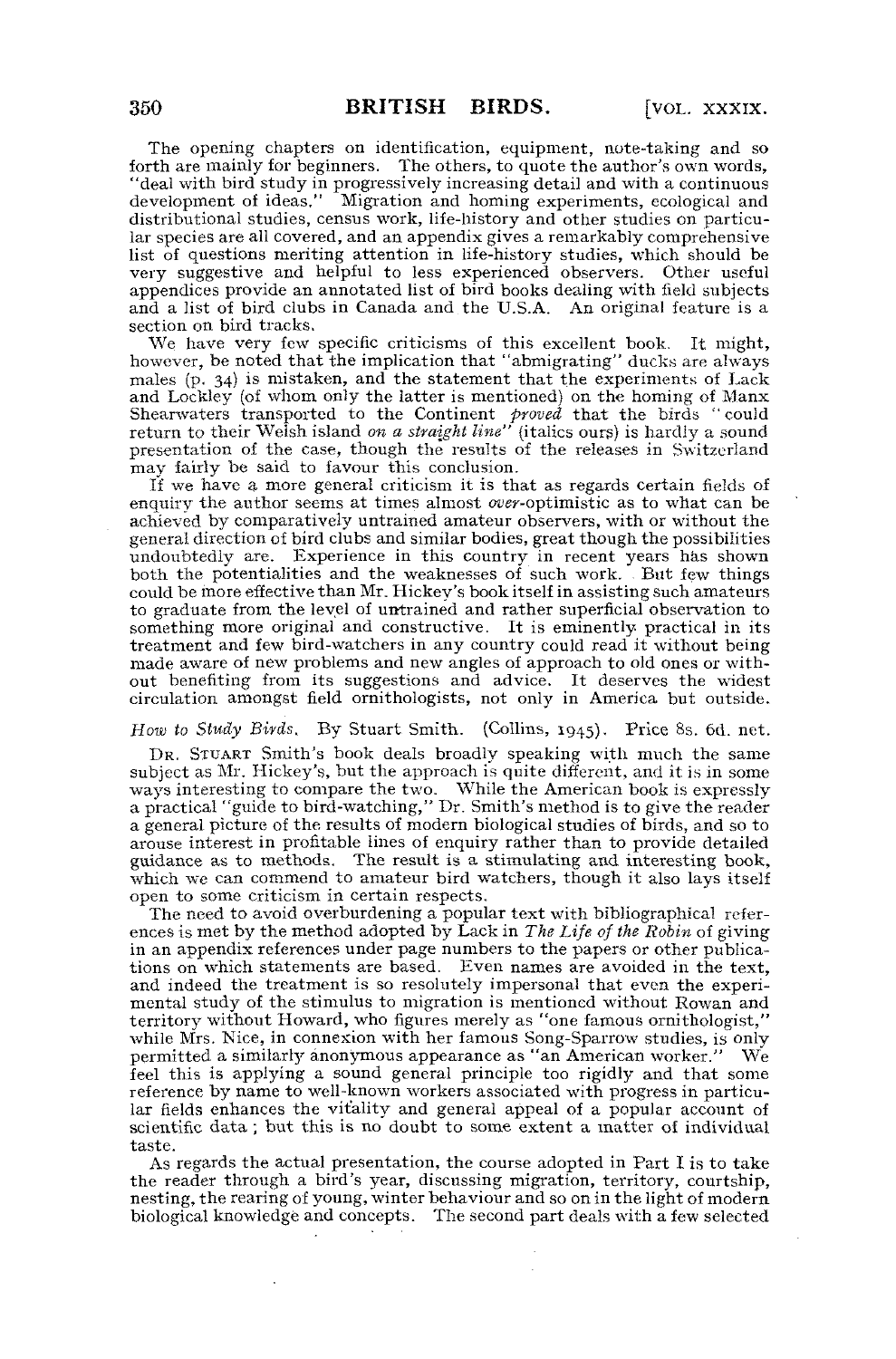topics, beginning with bird vision and flight, followed by very briei chapters on population problems, equipment, and the bird mind. The two chapters on vision are an interesting and welcome presentation of facts not easily accessible to ornithologists in non-technical form, and this last point no doubt provides the main reason and justification for treating the subject so much more fully than some others.

It would certainly be rather easy to criticize the balance between the relative amount of space devoted to some of the subjects, but in a small book of under 200 pages the treatment is bound to be rather highly selective, and a good deal must necessarily depend on the writer's special interests. But, from a slightly different angle it might be said that, at least in the first section, the author has if anything tried to cover almost too much and has not invariably mastered the diverse aspects of his subject as completely as is desirable for a fully satisfactory presentation even at the popular level. We note a certain tendency to devote too much attention to relatively recent papers and communications in the most accessible journals or published works, although these are not always the most important available on the subject concerned, and the book is also not entirely free from mis-statements and inaccuracies which a more careful checking should have eliminated. In the latter category are the use of " oviduct " for " ovary " on p. 66, of " interoccular " for " intra-ocular " on p. 141, of. " radii " for " rami " on pp. 145 and 146, and the mis-spelling of several names in the references.

It is perhaps unfortunate that the opening chapter, dealing largely with the complex and difficult subject of migration, is one of the less successful, and it displays rather conspicuously the defects just mentioned. The account of Southern's studies on the northward migration of the Willow-Warbler and other species in spring reads as though the figures arrived at represented the average rate of travel of individual birds, whereas the original papers make clear that what is being studied is the *rate of spread of the species,* by no means the same thing. Rowan's suggestion that the more advanced development of the gonads of Starlings from London roosts as compared with birds from roosts in the country is due to the effect of disturbance by traffic is quoted without regard to the fact that the work of Bullough leaves very little doubt that the real explanation is that the London birds are mainly British residents and those using the large rural roosts mainly immigrants from the Continent, in which the inherent rhythm of sexual development is behind that of British birds. Observations on migration in the African desert during the recent war no doubt amplified previous findings in a welcome manner, but the general fact of such migration was clearly established by Moreau *(Ibis,* 1927, p. 443) years before.

There are some other statements here and there with which we must disagree. For instance the positive (and even italicized) assertion that a bird which has gone through an "injury-feigning" display will never return and repeat the performance, although it has published authority, is simply not true for a number of species.

Nevertheless, the fact that the book cannot altogether escape some necessary criticism should not affect its recognition as in general a sound and interesting presentation of a wide range of biological facts and conclusions about birds in readable and straightforward language for amateur observers. It should certainly achieve its avowed object of bringing home to such readers that field ornithology is something much more than the uncritical pursuit of rarities, and it deserves a second edition, in which it should not be difficult to rectify the main weaknesses of the first.

## *Modem Bird Study.* By Ludlow Griscom. (Harvard University Press, 1945. London; Oxford University Press). Price 14s.

THE author of *Modern Bird Study* is a distinguished authority on bird systematica and distribution, who is also one of the most expert, field ornithologists in the United States. The present work, however, is not primarily a field book, and indeed the precise audience for whom it is intended is not so